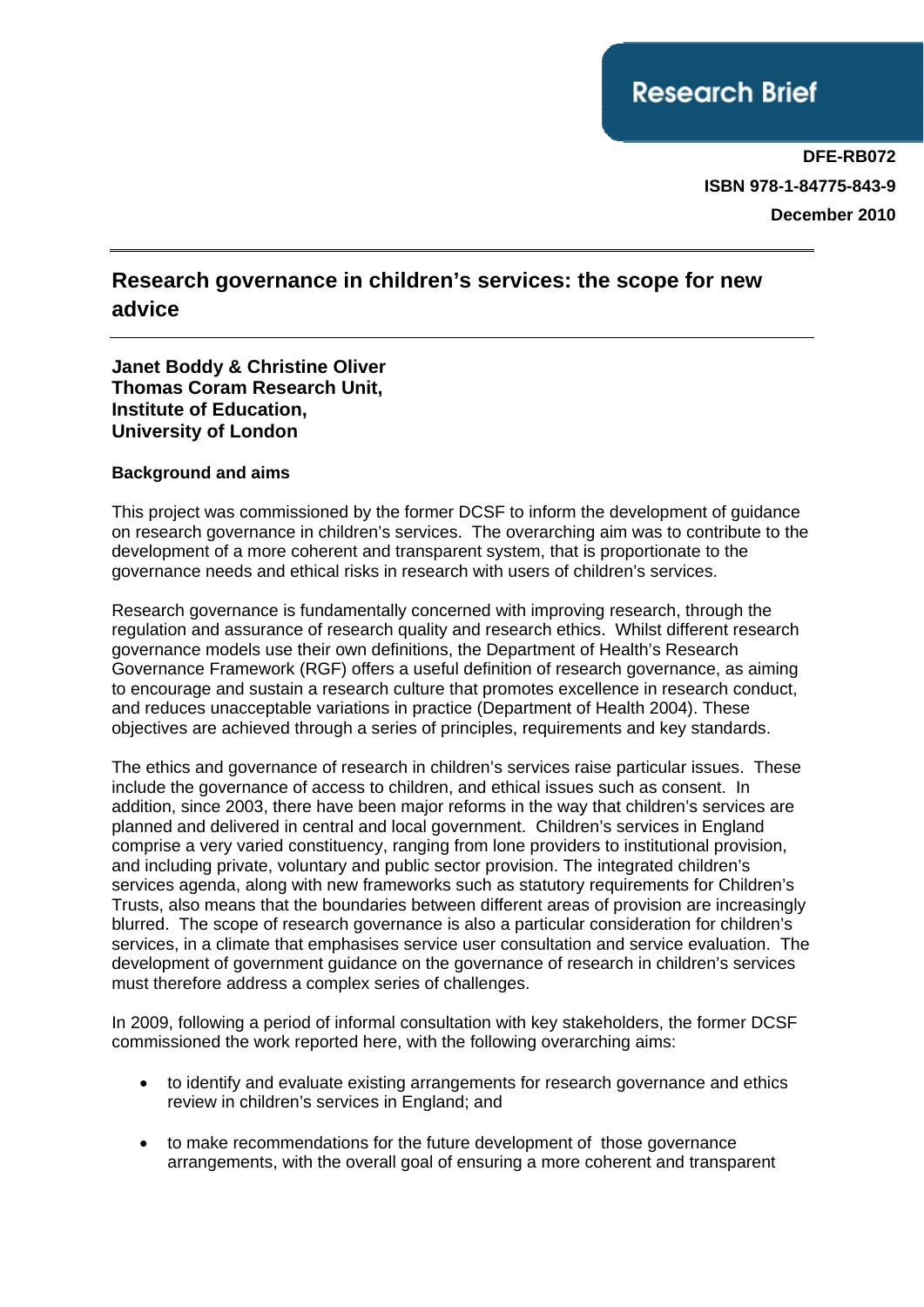system, that is proportionate to the governance needs and ethical risks in research with users of children's services.

#### **Methods**

The first stage of the work involved thorough scoping reviews of relevant research literature on ethics issues in research with children and young people, and of initiatives relating to research governance and ethics review procedures. These reviews aimed to provide a context for subsequent data collection, and in particular, to identify key common themes and debates, across sources, to inform the development of recommendations. This first stage of scoping work also involved telephone or face-to-face interviews with national stakeholders, including representatives of funding bodies, independent and academic research organisations, and an organisation representing children and young people.

At the same time, an electronic survey was circulated by email to all 152 local authority Children's Services Directorates. In total, 59 responses were received (39% response rate). The survey collected information about local authority governance arrangements and research activity, whilst also seeking respondents' views on the development of governance arrangements for research with children in local authorities.

Subsequently, 30 interviews were conducted in eight local authority areas (face-to-face or by telephone), with a mixed case study approach designed to represent stakeholders in a range of authorities identified through the survey. These interviews provided qualitative data about research activity, existing research governance arrangements, and participants' views or concerns about the governance of research in children's services. Interviewees were recruited by a process of purposive and snowball sampling, with the survey respondent providing a starting point for sample recruitment. Across the eight local authorities, interviewees included the following perspectives: local authority managers with responsibility for different areas of children's services (e.g. schools, early years, children's social care, service user involvement) and for research governance in children's services; representatives of service providers (e.g. schools); and representatives of academic and/or independent research organisations, or independent research consultants, who were involved in research in the local authority, including representatives of organisational research ethics committees.

Interview data and qualitative survey data were analysed thematically, using the constant comparative method, in relation to the study objectives and any issues or concerns (e.g. in relation to research ethics or quality, or proportionality) arising from national stakeholder interviews, the survey or scoping reviews.

#### **Findings**

In considering findings from the local authority survey and interviews, it is important to note three key caveats. First, local authorities with less well-developed research governance arrangements for children's services, or with lower levels of research activity, might be less likely to have responded to the research. Consequently, the results may over-estimate both the preparedness of local authorities to develop research governance for children's services, and the extent to which such developments might be seen as worthwhile or necessary. In addition, many survey respondents – including those in authorities with well-developed research governance systems – noted that their knowledge of research activity was likely to be incomplete, and their accounts of the nature of local authority research activity inevitably reflect this partial picture. Finally, there is a need to account for the positioning of different stakeholder interviewees. Interviewees were purposely sampled to bring a range of professional perspectives to the research – including researchers, local authority service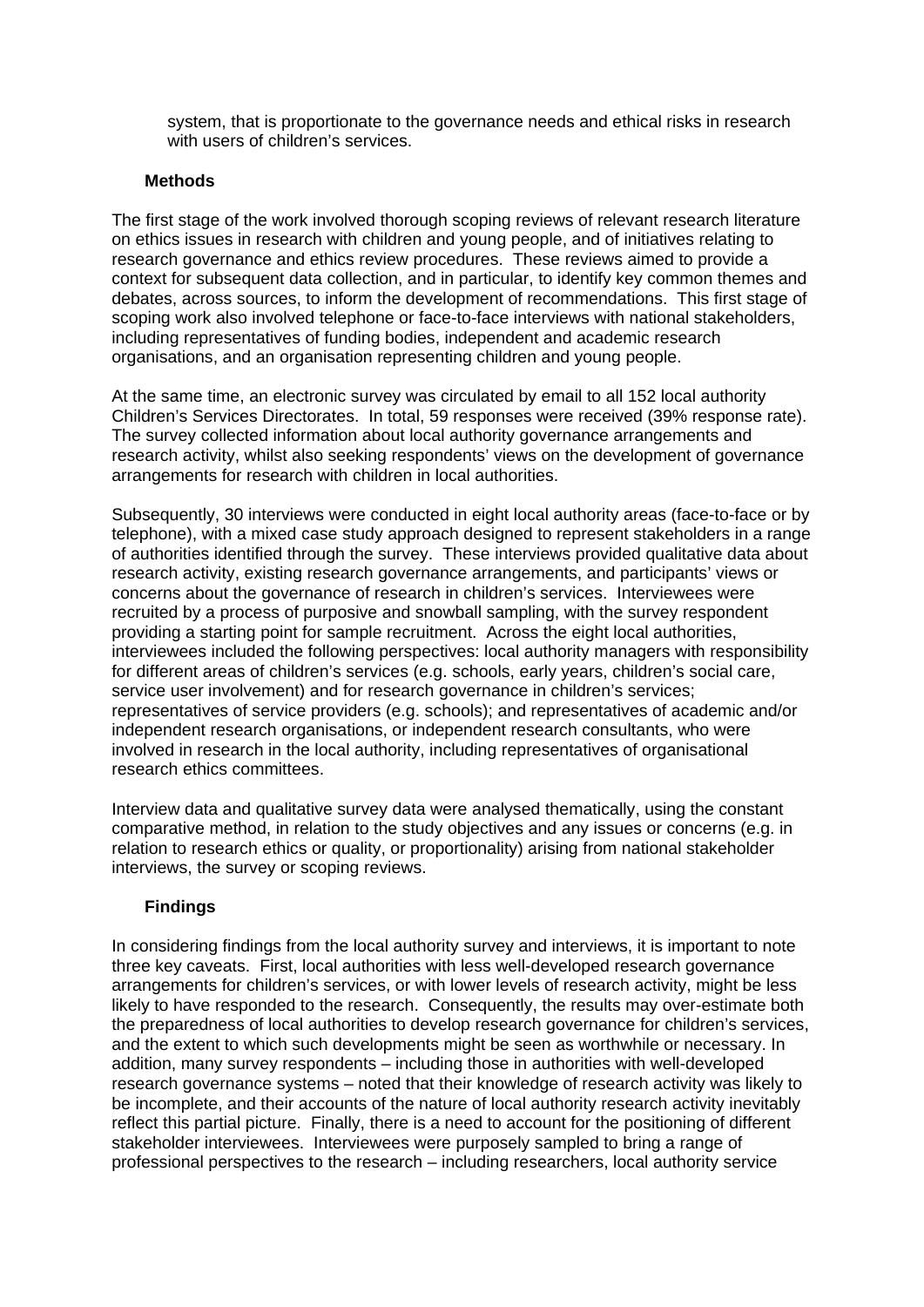leads, and local authority staff responsible for research governance – but these different positions need to be acknowledged in interpreting respondents' views.

#### *Local authority arrangements*

Most survey respondents had some systems in place for the governance of research in children's services, but the nature of these arrangements varied considerably within *and*  between local authorities. Few reported arrangements that spanned children's services as a whole; even those that did have wide-ranging systems acknowledged that there were services (notably schools and Private, Voluntary and Independent sector services), or forms of research-like activity (e.g., consultation), which were not adequately captured by their systems.

Adult social care research governance arrangements, using the model of the Department of Health's Research Governance Framework (RGF) had been adapted for children's services in some areas. The scope of these arrangements varied; in two case study authorities, the RGF was applied only to children's social care, whereas RGF-based systems spanned children's services in the other four areas. Views were mixed on how well adult RGF arrangements applied to the needs of children's services: concerns about a lack of 'fit' with children's services were balanced against recognition that the system had provided a valuable framework in the absence of any alternative.

#### *The scope of guidance*

Survey and interview respondents generally welcomed the development of guidance on research governance in children's services by government. Many local authority respondents expressed a desire for more consistency and greater rigour in existing systems, but interviewees also highlighted the potential for research governance guidance to promote 'research-mindedness' in local authority children's services, by highlighting the potential value of good research.

In line with messages from the scoping reviews, almost all interviewees advocated an inclusive definition of research, to encompass research-like activities, such as consultation, audit or evaluation, which use research *methods* and thus may raise ethics or governance issues. Information sharing was highlighted as a key concern for research governance, suggesting that guidance also needs to address secondary use of data where identifiability may result.

#### *Quality*

The over-arching aim of research governance is to improve research, in part through checks on quality. The scoping review of governance arrangements highlighted the challenges – and subjectivity – inherent in judging quality. At the same time, interviewees and survey respondents highlighted a need for some external 'check and challenge' – not only to ensure quality, but also to help local authorities to determine which requests to for research involvement are worthwhile.

Discussions of quality were, however, also characterised by concern that research governance systems could adversely affect research quality, because of their impact on research timescales, and on the representativeness of research samples. This concern was, not surprisingly, highlighted by researchers in particular, but it was also raised by local authority stakeholders, including those responsible for service user involvement and consultation.

#### *Proportionality and flexibility*

The scoping review of research governance and ethics review systems indicated a shift in emphasis, over recent years, towards proportionate and principled-based approaches. Perhaps of particular relevance in the present context, most systems – including the National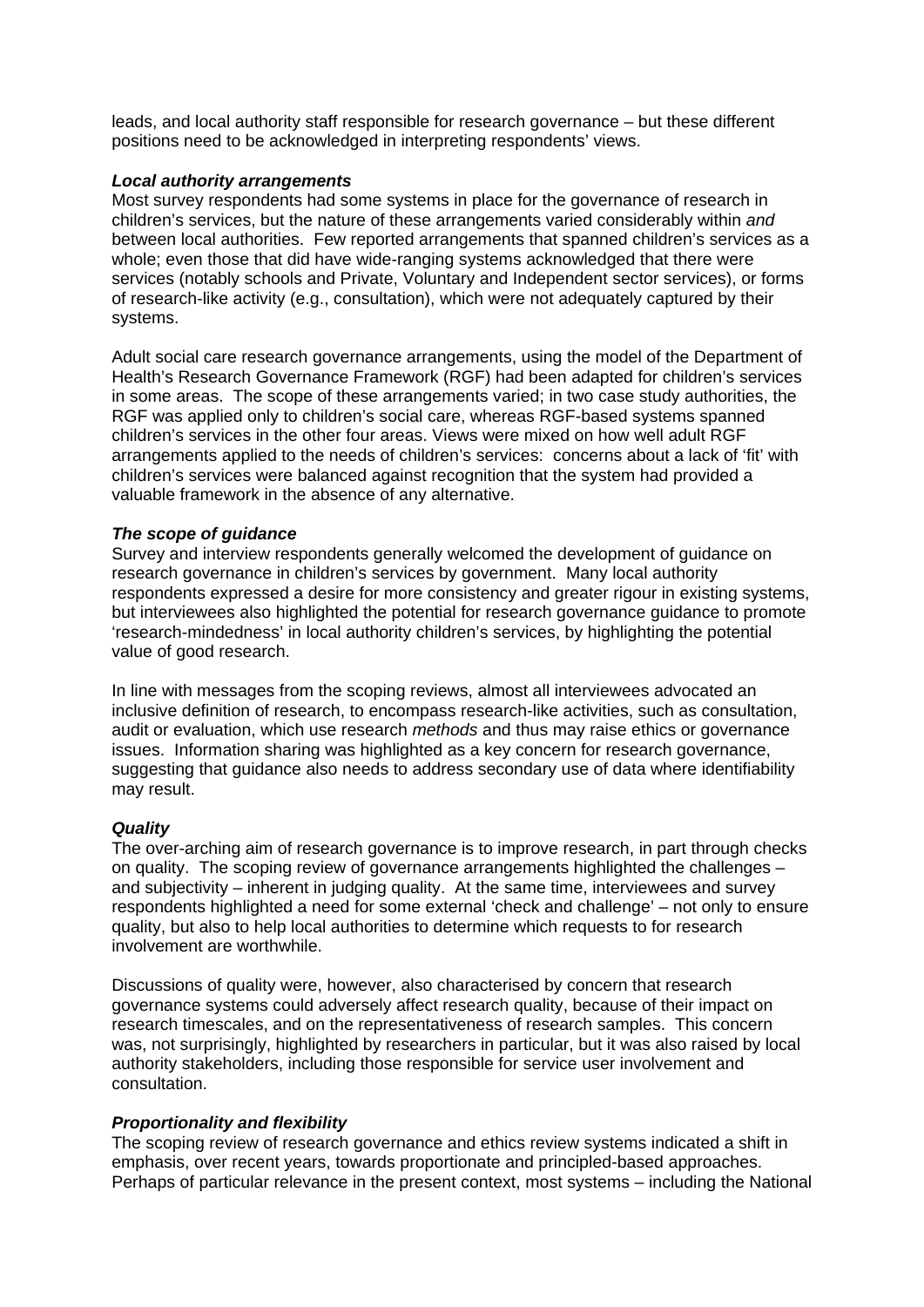Research Ethics Service pilot of proportionate ethics review, and the ESRC Framework for Research Ethics – do not automatically categorise research with children as high risk (and therefore research with children is eligible for proportionate or light touch review).

Survey and interview respondents commonly highlighted the need for guidance to ensure proportionate and flexible research governance arrangements. In part, this reflected concerns about the potential negative impacts of governance arrangements on research quality, as noted above. However, local authority concerns also related to the resourcing and capacity necessary to establish substantive systems, and to concern that the introduction of onerous systems would simply encourage people to find ways of avoiding the system, for example by classifying the activity as something other than research.

#### *Children's competence or vulnerability*

The research highlighted debates about the extent to which children and young people should be seen as potentially vulnerable, or as capable of making decisions about whether or not to take part in research. These tensions were entwined with respondents' professional positions and their perceived responsibilities – for example, to enable children's voices to be heard or to protect children and parents' rights. Linked to debates about children's capacity to consent were considerations about the appropriate role of adult gatekeepers, and in particular, requirements for parental consent. Differences were apparent between the protective discourses of some local authority interviewees and the position of much of the academic literature, which recognises the particular ethics considerations in research with children, but which prioritises children's rights and voices over those of adult gatekeepers. These debates highlight a particular need for clear guidance in relation to hierarchies of consent in research with children.

### *Ethics through the research process*

The academic literature on research ethics also highlights a need to attend to considerations across the research process. Much of the discussion by interviewees was focused on ethics in relation to data collection – to consent in particular, but also in relation to the potential for a participant to disclose information that could raise safeguarding concerns, and the need for systems to address that possibility. However, there is also a need for guidance to address ethical practice in dissemination and reporting from research. This point was highlighted as a key need by a small number of interviewees, but it is noteworthy that those advocating attention to dissemination included respondents with particular expertise in consulting with children and young people, and supporting them in enabling their voices to be heard.

#### **Conclusions and recommendations**

The primary aim of the research reported here was to inform the development of guidance to ensure coherent and transparent research governance arrangements, which are proportionate to the governance needs and ethical needs of research in children's services. The messages from the research aim to inform that over-arching goal.

#### *Message 1. Variation across local authorities*

Government guidance for research governance in children's services needs to address variable practice across authorities, and to address many respondents' desire for greater consistency in arrangements. However, it needs to strike a balance between these concerns and: (a) sensitivity to local contexts, and to the variety of existing established arrangements within local authorities; and (b) the risk that a highly prescriptive approach could duplicate existing arrangements or impose a substantial bureaucratic and financial burden for local authorities.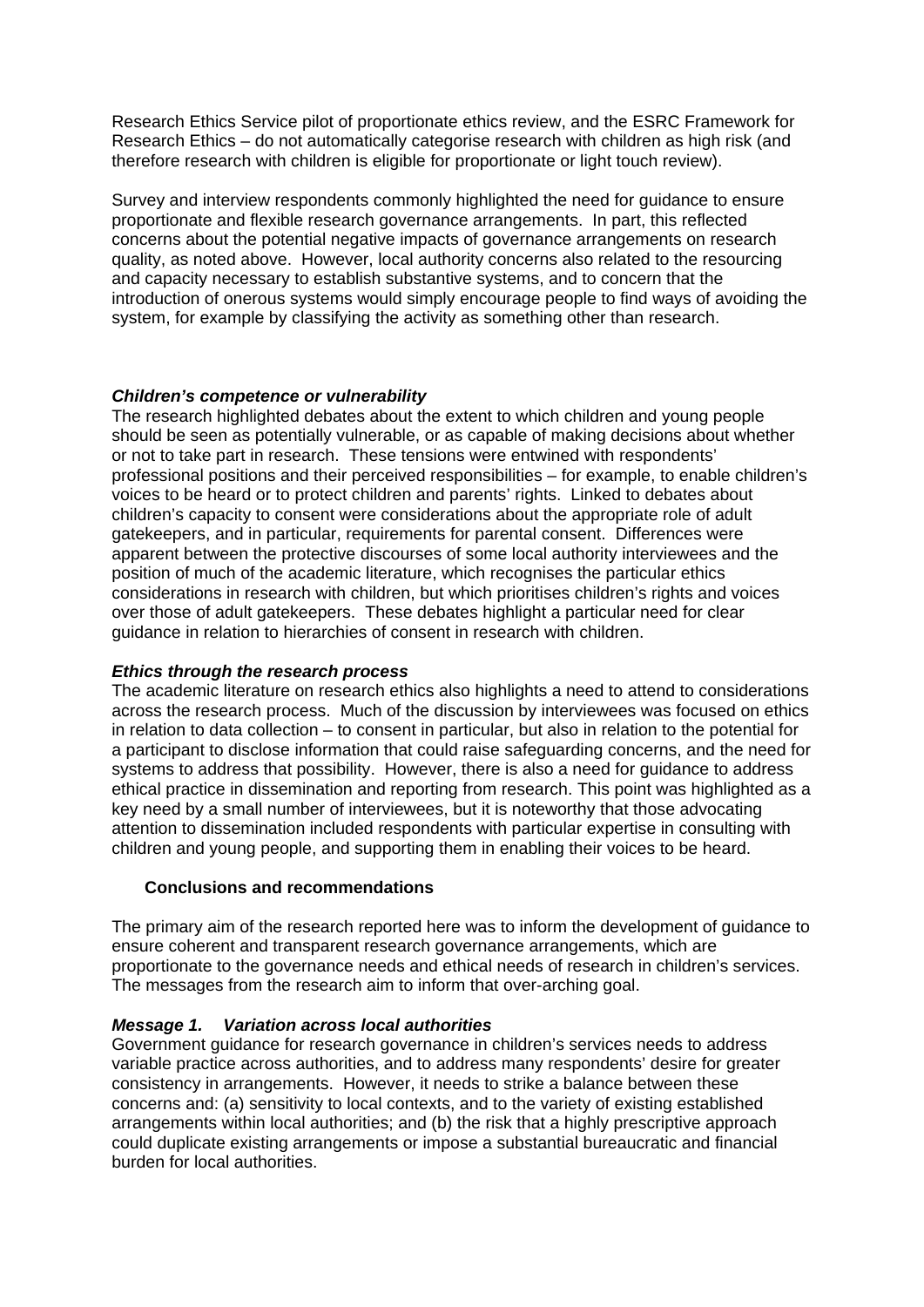#### *Message 2. A role for the Department of Health Research Governance Framework?*

The Department of Health's Research Governance Framework has evidently been a useful tool in some authorities, and has provided a valuable starting point for research governance in children's services in some areas. However, the research suggests a lack of fit with the context of children's services, particularly with regard to integrated services; statutory requirements for consultation with service users; and the development of evidence based services, and the role of research and of service evaluation within that agenda in children's services.

#### *Message 3. A broad definition of research*

Guidance on research governance for children's services should adopt a broad definition of research which explicitly highlights the value of good quality research as a resource for policy and service development, in order to give a clear message that research governance should not act as a barrier to research, and to support local authorities' efforts to develop research-mindedness among their staff. Guidance should encompass 'research-like' activities that use research methods, including consultation and evaluation, and data review or audit where individuals may be identifiable, and the definition of research should be broad to ensure that it does not privilege any specific research methods or methodological approaches.

#### *Message 4: Quality assurance*

There is a need to embed appropriate levels of scrutiny across the research process, from commissioning to dissemination, to recognise the ethics and governance considerations that apply at all stages of the process. Such oversight would also serve to ensure that studies which have the necessary research governance approval are able to proceed as agreed. Concerns about quality must also accommodate the potential negative sequelae of disproportionate governance (e.g. for samples or research timescales).

#### *Message 5: A flexible and proportionate approach*

Flexibility and proportionality should be key principles of guidance on research governance systems, such that arrangements should (a) be based on key minimum standards, which can be implemented flexibly, depending on local needs and contexts; (b) avoid duplication of review, by clarifying which forms of independent scrutiny should be accepted for the purposes of research governance in children's services; (c) be responsive to differences in likely levels of risk, and in resources and timescales for the work; and (d) allow that, whilst the same systems may not be applicable across all sectors of children's services, minimum standards should apply across research involving children's services.

#### *Message 6. Hierarchies of consent*

Government guidance for research governance in children's services should attend specifically to the issue of children and young people's consent. Guidance should not be age specific, but it should specify the following:

- (a) valid (freely given and fully informed) consent, not assent, should be secured from all participants, including children, regardless of age, in all but exceptional circumstances;
- (b) consent for participation should be sought using enabling methods that are appropriate to the levels of understanding of potential participants;
- (c) adult gatekeepers (including parents, carers, or professionals with a duty of care) should normally always be informed if a child is going to be approached as a potential participant, with the proviso that this may not be appropriate in exceptional circumstances;
- (d) adult gatekeepers should have the opportunity to consent or assent for a child *to be approached as a potential participant*, or to refuse permission for the child to be approached, with the proviso that it may not be appropriate to seek adult permission for research with children in some circumstances;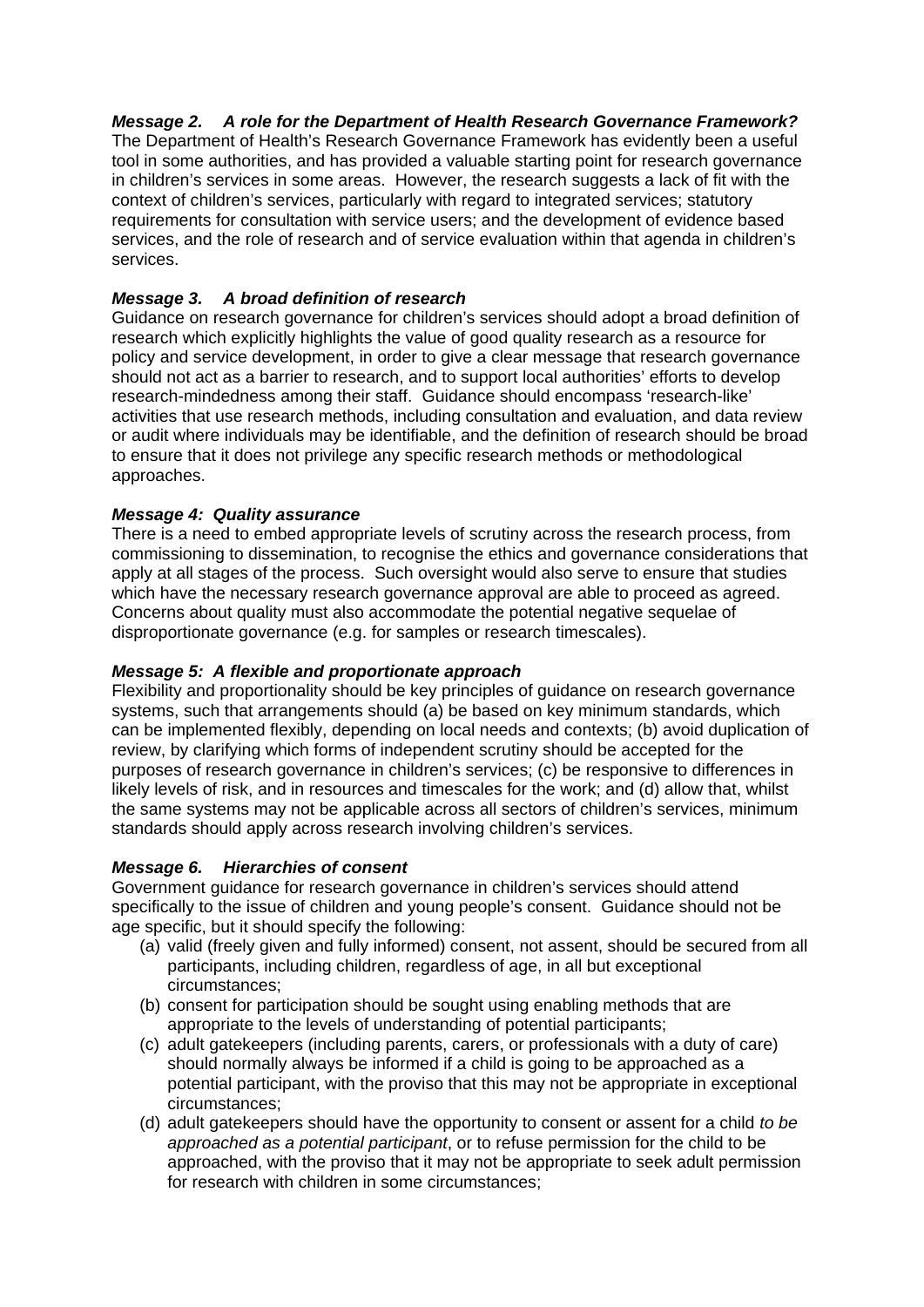(e) adult gatekeepers cannot give valid consent *on behalf* of children, although in exceptional circumstances children's *assent* may be a justifiable alternative. When *consent* from child participants is not going to be secured, this must be justified by the researchers, and should include an explanation of how the researchers will ensure that participants have *assented* to their participation and continue to do so (e.g. researchers should attend to signs of boredom or distress in children too young to express verbally their consent, or their refusal to give consent).

#### *Message 7. A principles-based approach*

Research governance in children's services should be based on clear underpinning principles, to guide decision-making at all stages of the research process. This approach should be flexible enough to accommodate the variety of disciplinary and methodological approaches and of stakeholders (including local authorities, settings, and researchers and research organisations) involved in research in children's services. It should also allow that the specifics of how principles should be applied may vary, whilst principles and minimum standards remain constant across domains. Avoidance of duplication of review is a key tenet of proportionate systems, and so guidance should stipulate arrangements for 'passporting' ethics and research governance approvals by other scrutiny bodies.

#### *Message 8. A system of passporting*

Government guidance for research governance in children's services should advocate a staged and proportionate system, which ensures independent scrutiny whilst avoiding duplication of review. Such a system should allow 'passporting' of other forms of scrutiny, based on established guidance, and specifying accepted systems for external ethics review and for independent scrutiny of research quality and competence. Guidance should also specify minimum standards for independent scrutiny of research governance and ethics, for research activity which cannot be passported following external scrutiny.

#### *In conclusion*

The development of research governance for children's services is undeniably a complex task – complicated by the diversity inherent in the integrated children's service agenda, as well as by emotive debates about the potential vulnerability of children and young people, and the protective responsibilities of local authority staff, with regard to their duty of care to their service users. However, the main conclusions from this work are clear. To develop a coherent and transparent system of research governance – a system that can be applied across the diverse, and increasingly integrated climate of children's services – necessitates a simple, and flexible, approach. This approach must be based on clear principles, whilst being flexible in its implementation around key minimum standards. New guidance may not capture every form of research-like activity involving children's services, and it is likely to take some time for systems to develop. Nonetheless, such guidance has tremendous potential as a tool for raising awareness and raising standards. It is a beginning, not an endpoint.